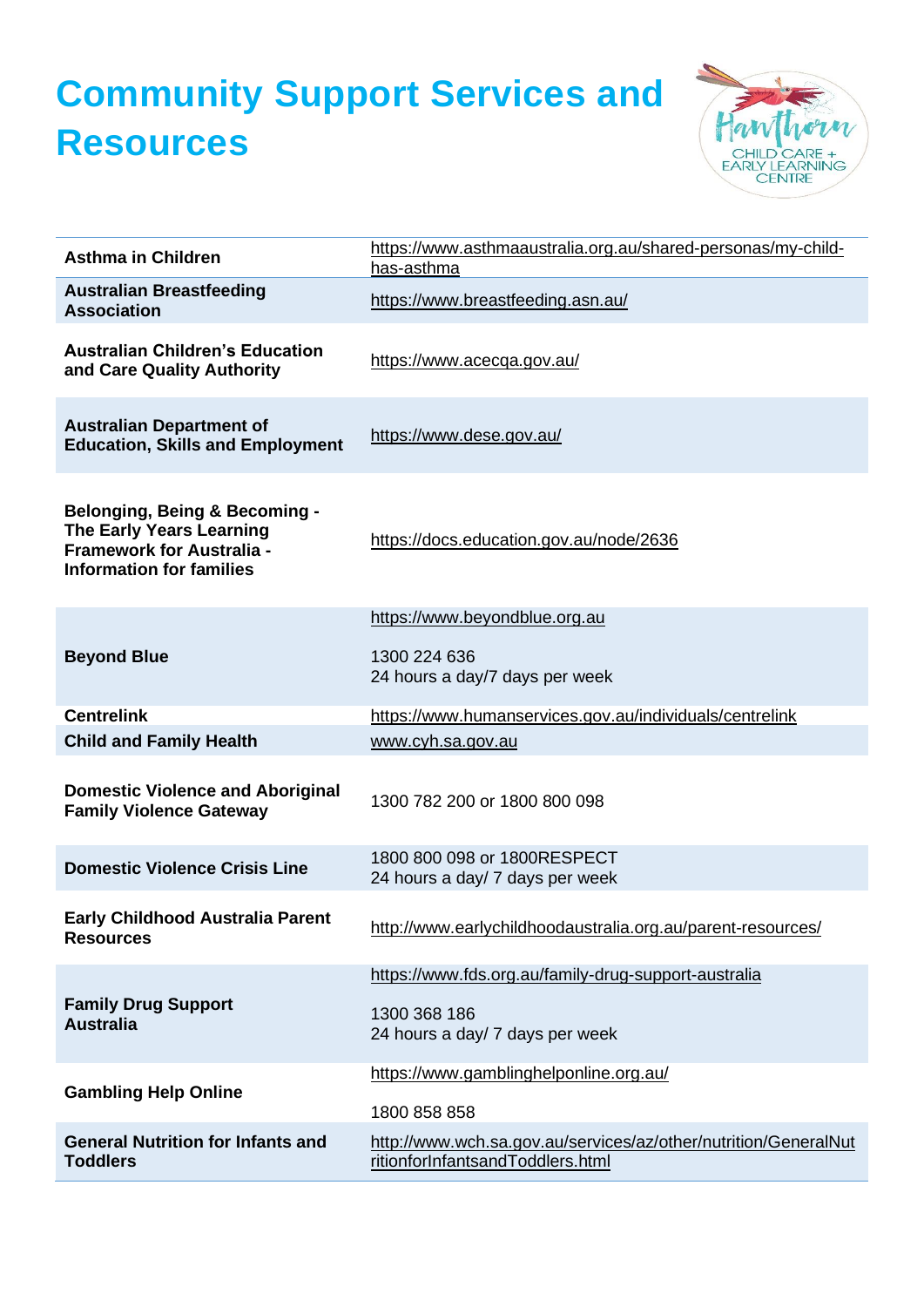|                                           | https://www.healthdirect.gov.au                             |
|-------------------------------------------|-------------------------------------------------------------|
|                                           |                                                             |
| <b>Health Direct Australia</b>            | 1800 022 222<br>24 hours a day/7 days per week              |
|                                           |                                                             |
|                                           | https://www.homelessconnectsa.org/                          |
| <b>Homeless Connect SA</b>                |                                                             |
|                                           | 1800 003 308<br>24 hours a day/ 7 days per week             |
|                                           |                                                             |
| <b>Heart Kids</b>                         | https://www.heartkids.org.au/                               |
| <b>Kidsafe</b>                            | https://kidsafe.com.au/                                     |
|                                           | https://lsc.sa.gov.au/                                      |
| <b>Legal Services Commission of SA</b>    |                                                             |
|                                           | 1300 366 424                                                |
|                                           | https://www.lifeline.org.au/                                |
| <b>Lifeline</b>                           | 13 11 14                                                    |
|                                           | 24 hours a day/7 days per week                              |
|                                           |                                                             |
| <b>Mensline Australia</b>                 | https://mensline.org.au/                                    |
|                                           | 1300 789 978                                                |
| <b>Mitcham Preschool Centre</b>           | https://mitchampre.sa.edu.au/                               |
|                                           |                                                             |
| <b>Parenting SA</b>                       | https://parenting.sa.gov.au/                                |
| <b>Playgroup Australia</b>                | https://playgroupaustralia.org.au/                          |
| <b>Poisons Information Line</b>           | https://www.healthdirect.gov.au/poisoning                   |
|                                           | 13 11 26                                                    |
| <b>Police Assistance</b>                  | 131 444                                                     |
|                                           | https://www.pregnancybirthbaby.org.au/pregnancy-birth-baby- |
|                                           | helpline                                                    |
| <b>Pregnancy, Birth and Baby Helpline</b> | 1800 882 436                                                |
|                                           | 7am to Midnight                                             |
| <b>Product Safety Australia</b>           | https://www.productsafety.gov.au                            |
|                                           | https://qlife.org.au/get-help                               |
| <b>QLIfe</b>                              |                                                             |
|                                           | 1800 184 527<br>https://www.quit.org.au/                    |
| Quit                                      |                                                             |
|                                           | 137848                                                      |
| <b>Relationships Australia South</b>      | https://www.rasa.org.au/                                    |
| <b>Australia</b>                          | 1300 364 277                                                |
|                                           | Child Abuse Report Line (CARL)                              |
| <b>Reporting Child Abuse</b>              | 131 478                                                     |
|                                           | 24 hours a day/7 days per week                              |
| <b>SA Department for Education</b>        | https://www.education.sa.gov.au/                            |
|                                           | https://esb.sa.gov.au/                                      |
| <b>SA Education Standards Board</b>       |                                                             |
|                                           | 1800 882 413                                                |
| <b>SA Health</b>                          | https://www.sahealth.sa.gov.au/                             |